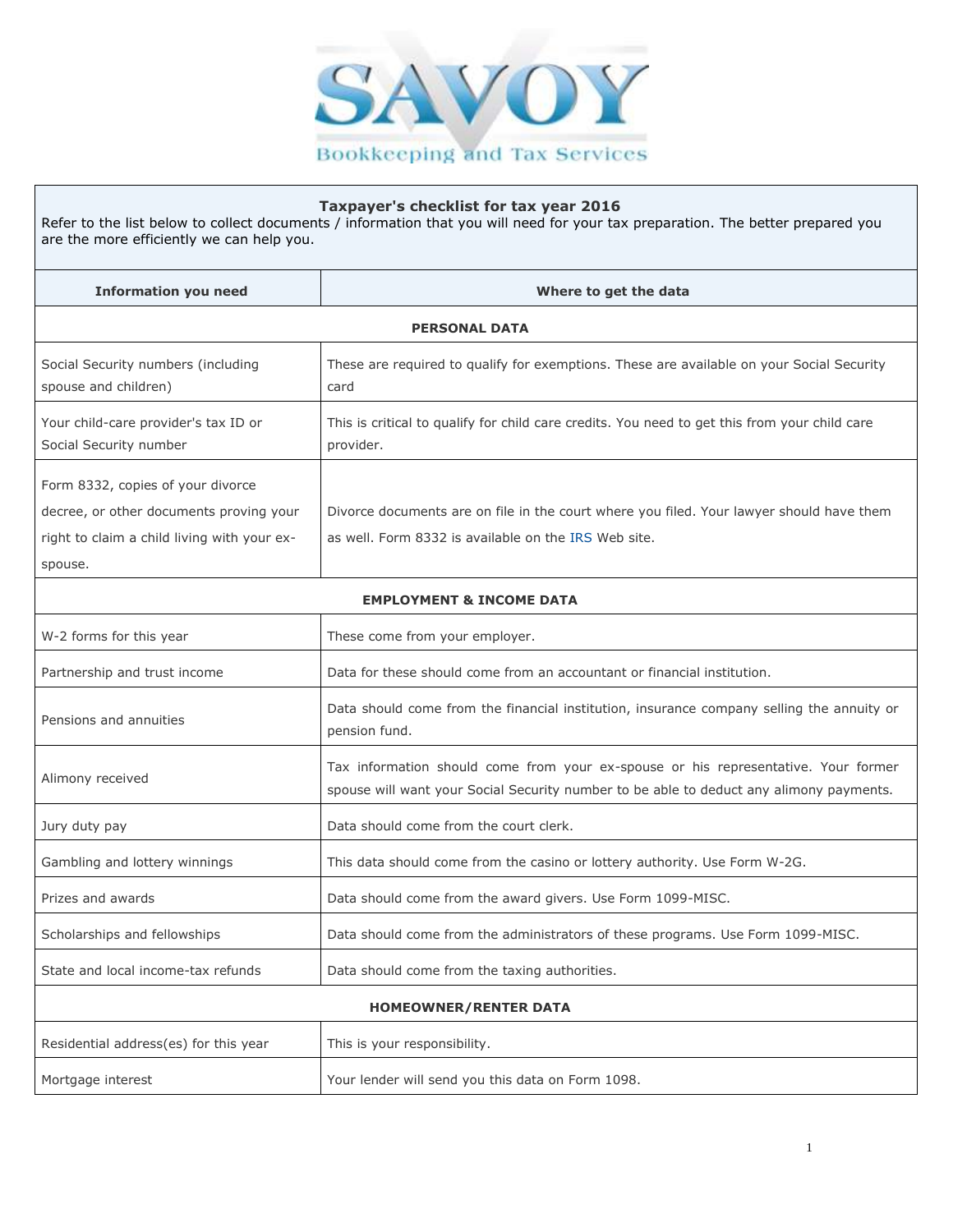| Sale of your home or other real estate                                                                    | Your lender or closing agent should send you Form1099-S.                                                                                                                                                                                        |  |
|-----------------------------------------------------------------------------------------------------------|-------------------------------------------------------------------------------------------------------------------------------------------------------------------------------------------------------------------------------------------------|--|
| Second-mortgage interest paid                                                                             | Your lender will send you this data on Form 1098.                                                                                                                                                                                               |  |
| Real-estate taxes paid                                                                                    | Your county clerk or lender should send you this data.                                                                                                                                                                                          |  |
| Rent paid during tax year                                                                                 | You need to generate this data.                                                                                                                                                                                                                 |  |
| Moving expenses                                                                                           | If your expenses are reimbursed by an employer, the employer will furnish you with data<br>on the moving costs they paid for.                                                                                                                   |  |
| First-time homebuyer credit                                                                               | You will need to file Form 5405 to claim the credit. You will need data from your sale<br>closing documents.                                                                                                                                    |  |
|                                                                                                           | <b>FINANCIAL ASSETS</b>                                                                                                                                                                                                                         |  |
| Interest-income statements                                                                                | Financial institutions will provide this data on Form 1099-INT & Form 1099-OID.                                                                                                                                                                 |  |
| Dividend-income statements                                                                                | This will come on Form 1099-DIV from the company paying the dividends.                                                                                                                                                                          |  |
| Proceeds from broker transactions                                                                         | Your brokers should furnish this data on Form 1099-B. If you have 5 and more sale<br>transactions, send us the 'Detailed Realized gain & loss statement'. This can be<br>downloaded from Gains Keeper or Tax document sections of your account. |  |
| Tax refunds and unemployment<br>compensation                                                              | The issuing agencies should send this information on Form 1099G.                                                                                                                                                                                |  |
| Miscellaneous income including contract<br>or freelance work or rent                                      | should come from whoever distributes the income on Form 1099-MISC.                                                                                                                                                                              |  |
| Retirement-plan distribution                                                                              | Whoever sends out your pension checks should send you this data on 1099 R.                                                                                                                                                                      |  |
| <b>FINANCIAL LIABILITIES</b>                                                                              |                                                                                                                                                                                                                                                 |  |
| Auto loans and leases, including account<br>numbers and car value, if the vehicle is<br>used for business | You can get this data from the lender or leasing company.                                                                                                                                                                                       |  |
| Student loan interest paid                                                                                | The lender should furnish this data on Form 1098-E.                                                                                                                                                                                             |  |
| Early withdrawal penalties on CDs and<br>other time deposits                                              | Financial institutions should provide this data.                                                                                                                                                                                                |  |
| <b>AUTOMOBILES</b>                                                                                        |                                                                                                                                                                                                                                                 |  |
| Personal-property tax information                                                                         | This data should come from the state or local taxing authority.                                                                                                                                                                                 |  |
| Cash for Clunkers reporting                                                                               | All forms should have been filed by the dealer that sold the vehicle. The credit doesn't<br>need to be reported on your federal return. Your state may have some requirements,<br>however.                                                      |  |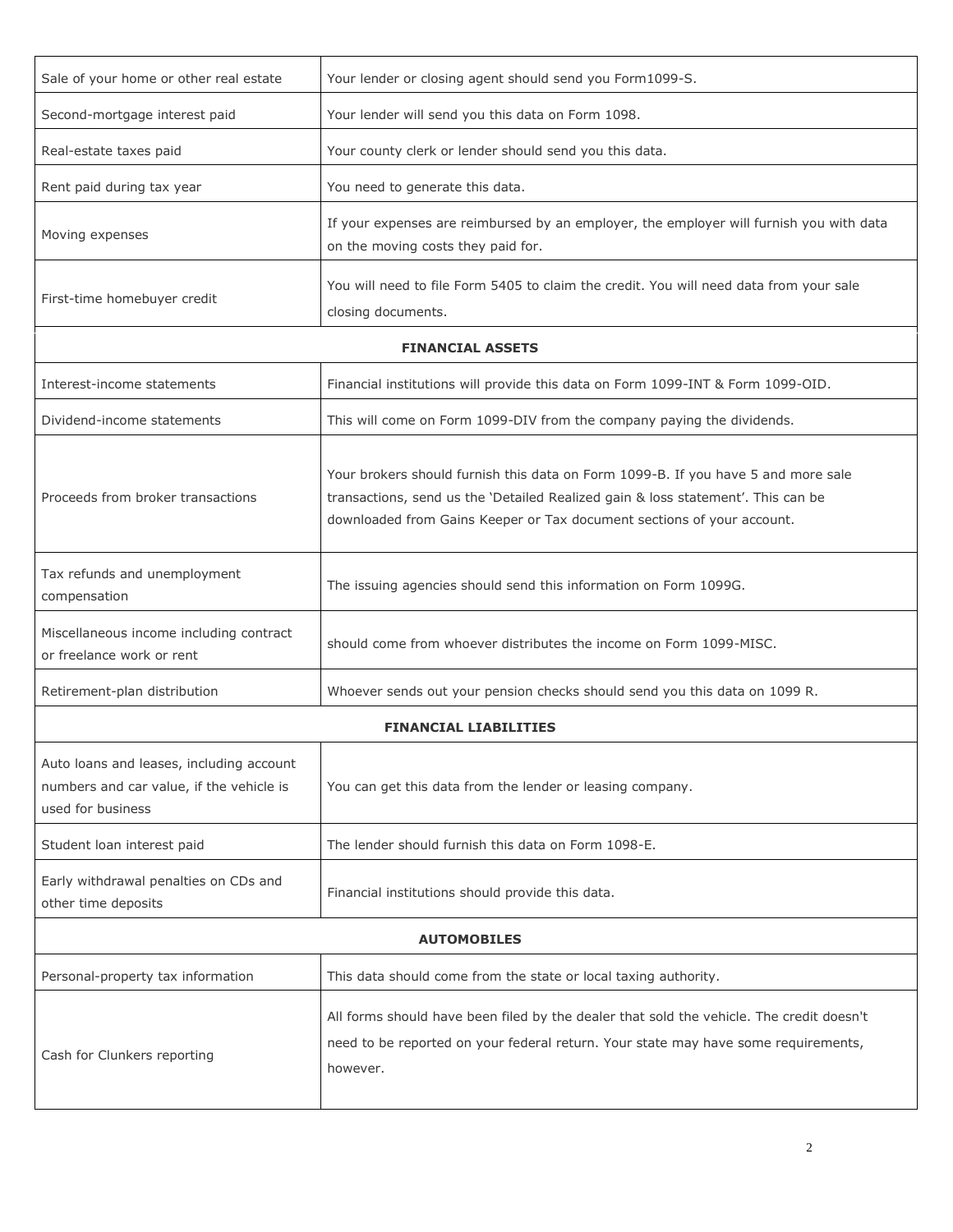| <b>DEDUCTIBLE EXPENSES</b>                                                                              |                                                                                                                                                                                                                                                                                                                                                                                                                                                    |  |
|---------------------------------------------------------------------------------------------------------|----------------------------------------------------------------------------------------------------------------------------------------------------------------------------------------------------------------------------------------------------------------------------------------------------------------------------------------------------------------------------------------------------------------------------------------------------|--|
| Gifts to charity                                                                                        | This data should come from the charity. Since 2007, you have new responsibilities. You<br>will need a bank record (such as a canceled check, a bank copy of a canceled check, or a<br>bank statement containing the name of the charity, the date, and the amount) or a<br>written communication from the charity. The written communication must include the<br>name of the charity, date of the contribution and the amount of the contribution. |  |
| Unreimbursed expenses for volunteer<br>work                                                             | You will need to keep your own records for this. Remember, you can deduct any driving<br>expenses for volunteer or charitable work at the rate of 14 cents a mile.                                                                                                                                                                                                                                                                                 |  |
| Unreimbursed expenses related to your<br>job                                                            | You will need to maintain this data.                                                                                                                                                                                                                                                                                                                                                                                                               |  |
| entertainment,<br>Travel<br>expenses,<br>uniforms, union dues, subscriptions and<br>investment expenses | Your broker will furnish some data. Travel, phone and other related expenses are your<br>responsibility to track.                                                                                                                                                                                                                                                                                                                                  |  |
| Job-hunting expenses                                                                                    | You will need to keep and maintain this data.                                                                                                                                                                                                                                                                                                                                                                                                      |  |
| <b>Education expenses</b>                                                                               | You will need to keep this data. But if you qualify for Hope or Lifetime Learning credits or<br>other college deductions, the college involved will send you the data on the qualifying<br>expenses you've paid. If you plan to claim education deductions, you will need Form<br>1098-T from the institution. If you expect to deduct interest on student loans, get Form<br>1098-E from the lender.                                              |  |
| Child-care expenses                                                                                     | You will need to keep this data.                                                                                                                                                                                                                                                                                                                                                                                                                   |  |
| Medical savings accounts                                                                                | The institution handling the account will be able to generate any data.                                                                                                                                                                                                                                                                                                                                                                            |  |
| Adoption expenses                                                                                       | You will need to track this data and be able to document these expenses.                                                                                                                                                                                                                                                                                                                                                                           |  |
| Alimony paid                                                                                            | You or the authority disbursing funds will need to keep this data. To deduct this expense,<br>you will need the recipient's Social Security number.                                                                                                                                                                                                                                                                                                |  |
| Sales-tax expenses                                                                                      | If you expect to claim a sales tax deduction on your 2011 tax return, you will need<br>receipts for expenses. Or you can fill out a worksheet that the IRS provides to help<br>estimate sales tax expenses.                                                                                                                                                                                                                                        |  |
| Tax-return-preparation<br>expenses<br>and<br>fees                                                       | Your preparer can furnish this data to you.                                                                                                                                                                                                                                                                                                                                                                                                        |  |
| <b>SELF-EMPLOYMENT DATA</b>                                                                             |                                                                                                                                                                                                                                                                                                                                                                                                                                                    |  |
| K-1s on all partnerships                                                                                | The partnership management should generate this data.                                                                                                                                                                                                                                                                                                                                                                                              |  |
| Receipts or documentation for business-<br>related expenses                                             | This is data you should keep and track.                                                                                                                                                                                                                                                                                                                                                                                                            |  |
| Farm income                                                                                             | You or an accountant should tack this information. You will need to prepare Schedule F.                                                                                                                                                                                                                                                                                                                                                            |  |
| <b>DEDUCTION DOCUMENTS</b>                                                                              |                                                                                                                                                                                                                                                                                                                                                                                                                                                    |  |